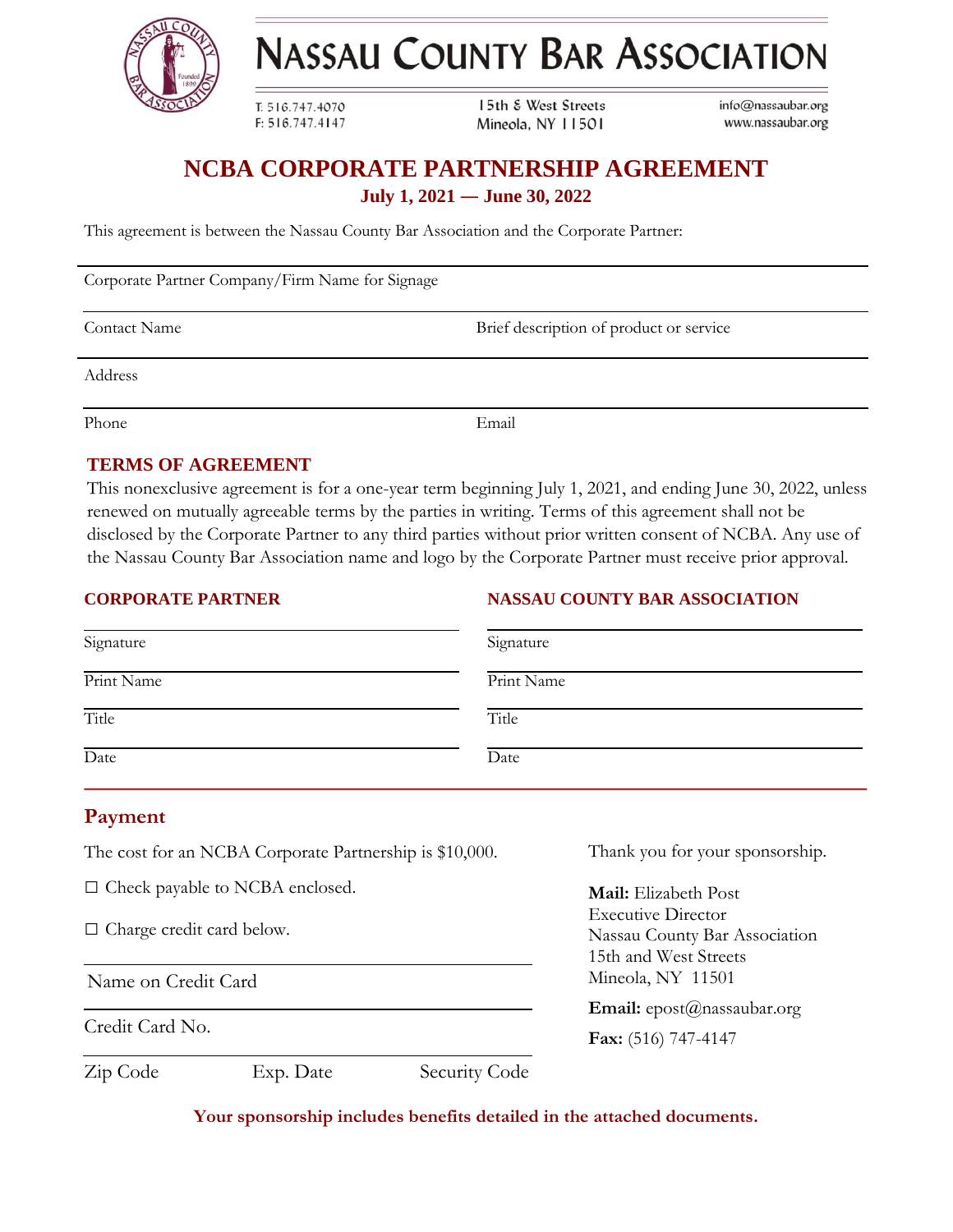# **NCBA CORPORATE PARTNERSHIP AGREEMENT July 1, 2021 ― June 30, 2022**

Nassau County is home to more than 10,000 lawyers and New York's leading law firms. The Nassau County Bar Association offers a Corporate Partner program to connect local businesses with Long Island's top legal professionals through continuous visibility on the NCBA website, publications and communications and an ongoing presence at Bar meetings and events throughout the year.

# **All NCBA Corporate Partners receive the following benefits package:**

## **MARKETING BENEFITS**

- $\checkmark$  Company logo and hyperlink on NassauBar.org homepage
- $\checkmark$  Company profile and 30-second digital commercial on NCBA Corporate Partner webpage
- $\checkmark$  Business card ad with hyperlink on all Bar-wide e-blasts
- $\checkmark$  30-second digital commercial on NCBA social media and e-blasts throughout the Bar year
- ✓ Business card ad on Corporate Partner page in monthly issue of *Nassau Lawyer*
- $\checkmark$  Business card ad in NCBA Annual Membership Directory
- $\checkmark$  Recognition on Corporate Partner signage at all major NCBA events
- ✓ Digital ad on NCBA lobby television
- $\checkmark$  Company brochure displayed in NCBA lobby
- $\checkmark$  Full-page ad in Dinner Gala Journal

#### **NETWORKING BENEFITS**

- $\checkmark$  Social cocktail hours with Committee Chairs and Affiliate Bar Associations
- ✓ One ticket to exclusive Corporate Partner reception with Board of Directors (TBD)
- $\checkmark$  Ticket to BBQ at the Bar in September with promotional table
- $\checkmark$  One ticket to Annual Dinner Gala
- $\checkmark$  One ticket to Holiday Party
- $\checkmark$  One ticket to Judiciary Night
- $\checkmark$  One ticket to Installation Ceremony

## **ADDITIONAL BENEFITS**

- ✓ Free job listings on NCBA Career Center Job Board
- ✓ Subscription to *Nassau Lawyer,* the official publication of the Nassau County Bar Association
- $\checkmark$  Copy of NCBA Annual Membership Directory